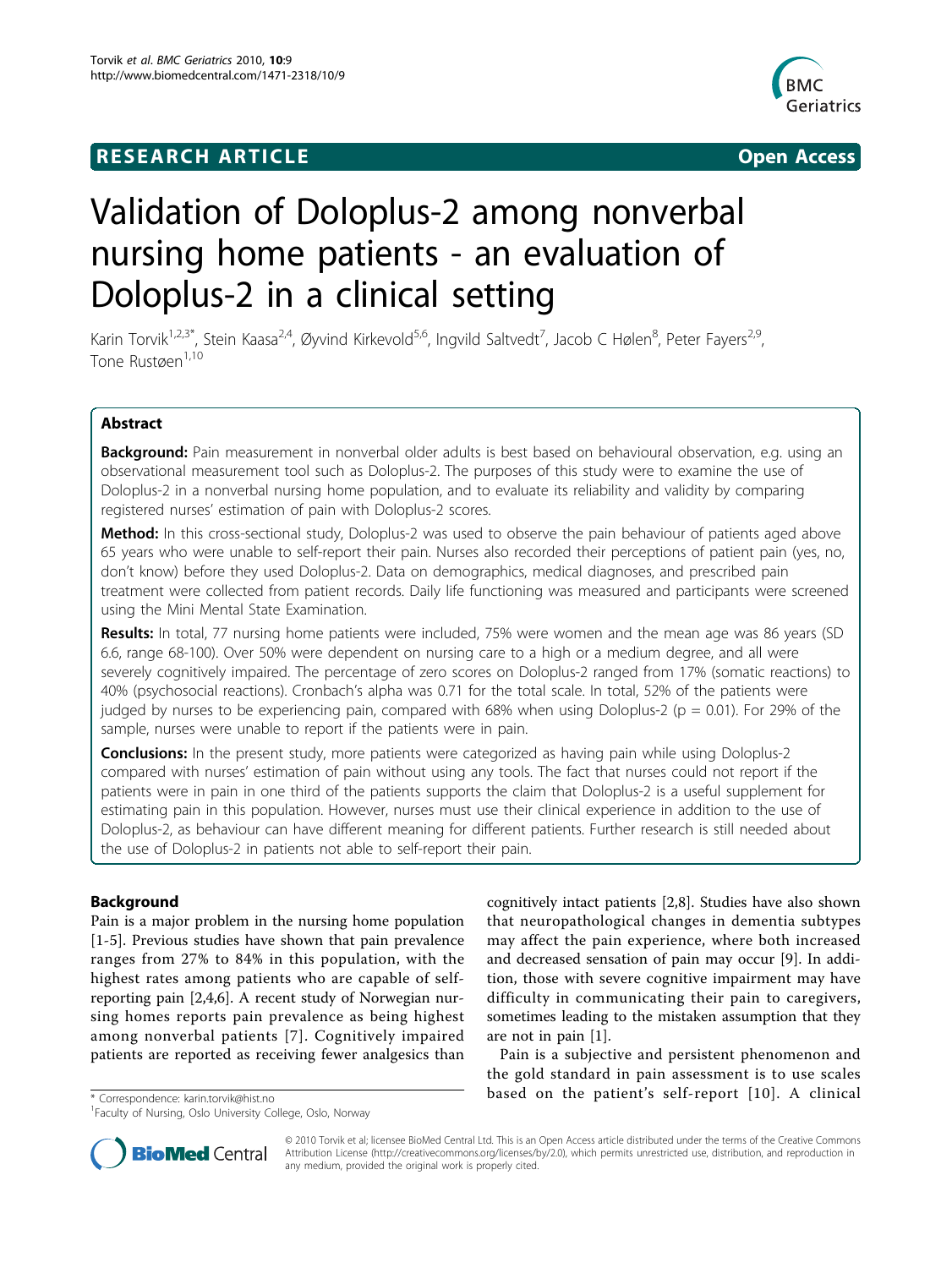definition of pain states that: 'Pain is, whatever the experiencing person says it is, existing whenever he/she says it does' [[11\]](#page-7-0). Several studies suggest that selfreporting scales can be used in dementia populations and that use of these scales can improve pain detection [[2,10,12\]](#page-7-0). However, many of these studies have systematically eliminated patients without the ability to selfreport their pain. Given that language loss is inevitable in the most advanced stage of dementia and sometimes following stroke, valid and reliable methods for pain assessment in nonverbal older adults are needed. In these patient populations, other methods, such as behavioural pain observation methods, become more useful and necessary. However, among patients with severe dementia, even behavioural observation methods for capturing pain can be challenging. These patients often have severe physical limitations due to rigidity and contractures that may inhibit them from expressing their pain through behaviours or body language [\[13](#page-7-0)].

Pain assessment tools based on behavioural observation methods include observation of changes in behaviour and functioning involving, for instance, sleep, appetite, physical activity, mobility and facial/body language [[14](#page-7-0),[16](#page-8-0)]. Facial grimaces have been reported by nursing staff as the most important behavioural expression of pain in nonverbal patients [[17](#page-8-0)]. In a study by Cohen-Mansfield and Creedon [[17](#page-8-0)] it was shown that 76% of nursing staff reported that facial grimaces provided the easiest means of detecting pain, while less than half reported signs such as an increase in agitation, moodiness, irritability, pacing or reaction to touching a body part. Furthermore, they relied on knowledge of a resident's habits and needs when differentiating between behaviour attributable to pain and to other factors [[17](#page-8-0)].

A number of studies have focused on the development and validation of tools measuring pain in nonverbal older adults, based on behavioural observation methods. Husebø et al. [[18\]](#page-8-0) developed the Mobilization-Observation-Behaviour-Intensity-Dementia Pain Scale (MOBID), a tool for assessing pain behaviour during standardized active, guided movements. The tool rates the presence of pain behaviour indicators, pain intensity, pain localization and overall pain intensity [[18](#page-8-0)]. Measuring pain intensity and localization in addition to pain/no pain will be a huge step forward in pain elucidation in this group. This is also very problematic, because the pain behaviours are not always accurate reflections of pain intensity, and will also indicate other sources of distress, such as physiological or emotional distress [\[19](#page-8-0)]. A systematic review in 2006 identified 12 behavioural pain assessment tools [[16\]](#page-8-0). The study reported that the Pain Assessment in Advanced Dementia Scale [[20](#page-8-0)], Pain Assessment Checklist for Seniors with Limited Ability to Communicate [[21](#page-8-0)], Doloplus-2 [[22\]](#page-8-0) and L'Échelle

Comportementale pour Personnes Âgées [\[23\]](#page-8-0) showed the best psychometric qualities. However, these tools were still under evaluation and awaiting confirmation of various aspects of their psychometric properties [[16](#page-8-0)]. Herr et al. [\[24](#page-8-0)] concluded in a review that Doloplus-2 was a comprehensive tool for assessing pain in nonverbal older adults and that the tool addressed many key indicators noted in the literature and American Geriatrics Society (AGS) guidelines. Hadjistavropoulos et al. [[25\]](#page-8-0) developed an interdisciplinary expert consensus statement on assessment of pain in older persons. They maintained that assessment scales were under development and consensus could not be reached regarding the definition recommendation of any particular scale [\[25](#page-8-0)].

The Doloplus-2 has been translated into Norwegian and tested in Norwegian nursing home populations [[15,26\]](#page-8-0). The pilot validation study found satisfactory criterion validity when comparing Doloplus-2 with an expert's evaluation of pain [[15\]](#page-8-0). However, the second study by Holen et al. [[26\]](#page-8-0) found poor criterion validity in Doloplus-2 when employing a similar design. The authors reported that criterion validity of Doloplus-2 increased when administered by personnel with high levels of competence in pain management in elderly patients with cognitive impairments [[26\]](#page-8-0). However, further validation of Doloplus-2 is needed in populations that cannot self-report their pain.

Therefore, the objectives of the present study were to evaluate Doloplus-2 in a nonverbal nursing home population by:

- examining the use of Doloplus-2 and unscored items, minimum and maximum scores for the tool and subscales;
- evaluating the reliability (internal consistency) of Doloplus-2; and
- comparing registered nurses' estimations of the pain using the Doloplus-2 tool.

### Methods

The data for this study were obtained from a cross-sectional survey designed to explore pain and quality of life in patients in nursing homes in central Norway. The data were collected from September 2005 to May 2006.

In-patients aged 65 years and over from seven Norwegian nursing homes were included in the study. Central Norway consists of three counties (Nord Trøndelag, Sør Trøndelag and Møre and Romsdal). Nursing homes are owned by municipalities and their funding depends on the ranking of priorities in municipal budgets. This can lead to different levels of qualified staff among nursing homes and variations in care, pain assessment and pain management. There are also policy differences among municipalities governing which patients receive nursing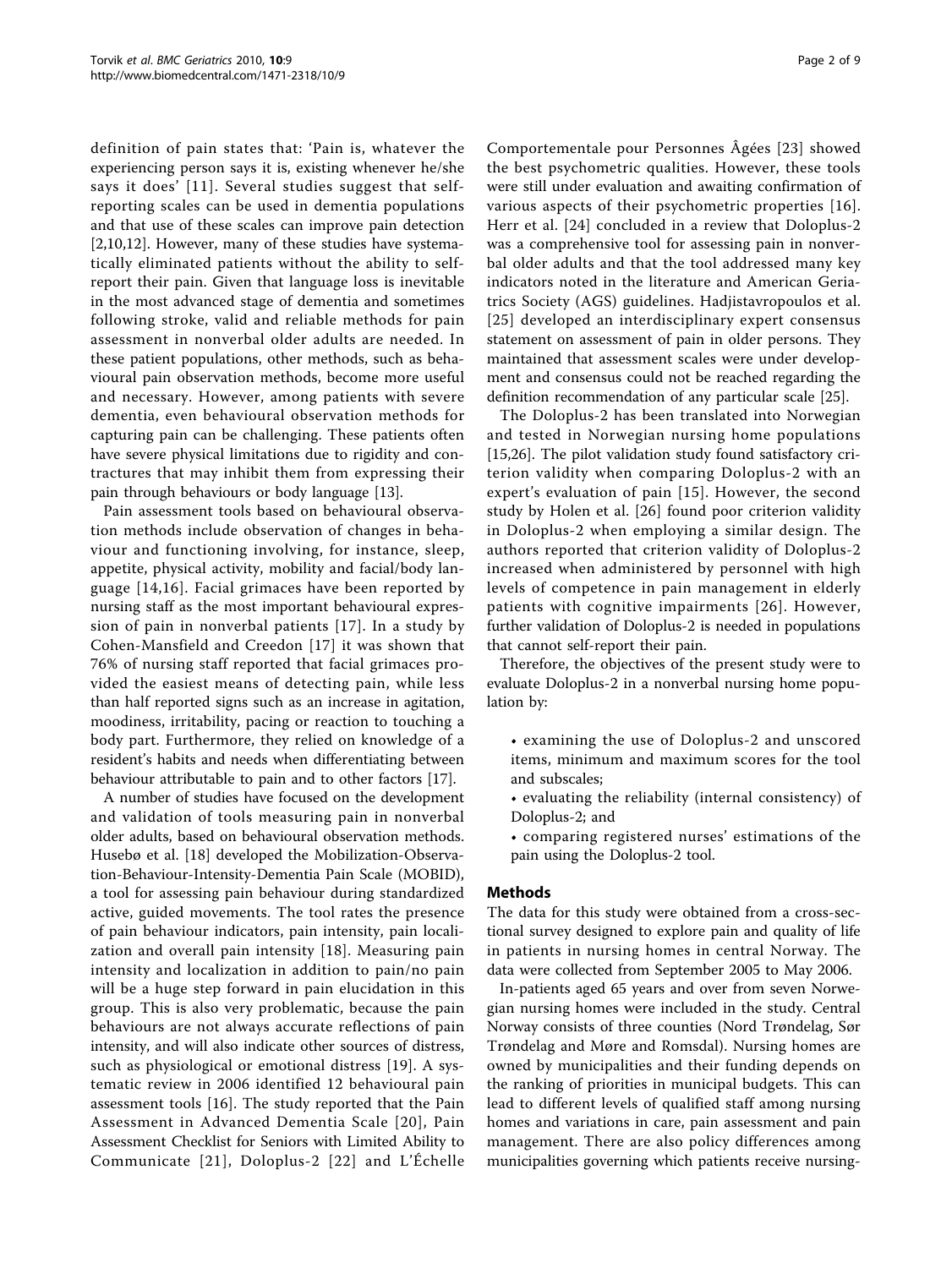home care rather than community care. To achieve a representative sample, nursing homes were stratified into six strata, by urban and rural status, in each of the three counties in Central Norway. One nursing home was drawn from each stratum. In Møre and Romsdal, two nursing homes were included from rural areas because of low patient numbers in these nursing homes.

Patients were excluded if they had been in the nursing home for less than one week, had a short life expectancy (estimated by the nursing staff) or were younger than 65 years. All eligible patients were scored on Mini Mental State Examination (MMSE) by the investigator (KT), and the patients were categorized as nonverbal if they scored zero on this test.

#### Data collection

Demographic data (age, gender, education and marital status), medical diagnoses (including pain-related diagnosis and dementia), and prescribed treatment were collected for all patients from their medical or nursing records by the investigator (KT).

Prescribed medications were classified according to the Anatomical Therapeutic Chemical (ATC) System [[27](#page-8-0)] and were from ATC groups musculoskeletal and analgesic (anti-inflammatory and anti-rheumatic products, topical products for joint and muscular pain, muscle relaxants, anti-gout preparations, drugs for treatment of bone disease, and analgesics). Pain-relieving medication was categorized according to the work done by Nygaard et al. [[2](#page-7-0)]: no opioids, weak opioids, strong opioids, and other pain-related medication (topical products for joint and muscular pain, muscle relaxants, anti-gout preparations, and drugs for the treatment of bone disease).

Pain-related diagnoses were based on previous research and consisted of fractures, knee and hip prostheses, osteoporosis, stroke, cancer, migraine and headache, myalgia, arthritis, amputation, angina pectoris, herpes zoster, low-back pain, duodenal ulcers, ventricular ulcers and gastritis [\[1,2,](#page-7-0)[28\]](#page-8-0).

#### Daily life functioning

Barthel's Activities of Daily Living Index (ADL) was used as a screening instrument for patients' daily life functioning. This 10-point scale measures patients' degree of self-reliance, with a total score ranging from zero to 20. Lower scores indicate greater dependence on nursing care [[29\]](#page-8-0). ADL scores below 5 indicate high dependency, 5 to 8 indicate medium dependency, 9 to 12 indicate low/medium dependency and scores from 13 to 20 indicate low dependency [\[30\]](#page-8-0). ADL data were collected from patients' records, by the investigator (KT), and validated by a registered nurse.

#### Pain

The Doloplus-2 consists of a list of 10 items divided into three subgroups: five somatic items (somatic complaints, protective body postures adopted at rest, protection of sore areas, expression, sleep patterns), two psychomotor items (washing and/or dressing, mobility) and three psychosocial items (communication, social life, problems of behaviour) [[22\]](#page-8-0). Each item is scored from 0 to 3, where 0 is 'absent' and 3 is 'the highest score of the behaviour'. This gives a range from 0 to 30, with higher scores indicating more pain behaviours. The cut-off score between 'pain' and 'no pain' was set at 5, as recommended by the scale's developers [[22\]](#page-8-0). It is not necessary to have responses for all items on the scale, and the instructions for use of Doloplus-2 emphasize not scoring those items that are judged as inappropriate for a given patient [\[22](#page-8-0)].

The Doloplus-2 was administered by the primary nurse (the registered nurse with the best knowledge of the patient's behaviour) [[15,22,26](#page-8-0)]. This nurse cared for the patient regularly and needed to be present for the two days prior to assessing the patient. Before data collection started, the researcher increased staff awareness of patients' pain by teaching about pain and Doloplus-2. Staff received both oral and written information about how to use the Doloplus-2. They were told not to score the items on the Doloplus-2 if they were inappropriate for the given patients and the scoring should only be related to pain behaviours [\[22](#page-8-0)]. The scoring should also be done during mobilization, if possible. The researcher was also available to support them during the data collection.

Immediately before applying the Doloplus-2, the primary nurse answered a single question: 'Do you believe that this patient is experiencing pain?' Response options were 'no', 'yes' or 'don't know'. This measurement was done to compare the results with the Doloplus-2 scoring done by the same nurse.

#### Ethics

As patients in this study were cognitively impaired, guidelines from the Ministry of Health and Care Service in Norway were followed when recruiting [\[31\]](#page-8-0). Relatives of patients or their legal guardians received written information prior to the study and consented on their behalf. Patients received oral information prior to the study and were excluded if they declined to participate, even if their relatives/legal guardians had consented on their behalf.

The Regional Committees for Medical Research in Ethics, Southeast Norway, the Norwegian Social Science Data Services and the Ministry of Health and Care Service approved the study.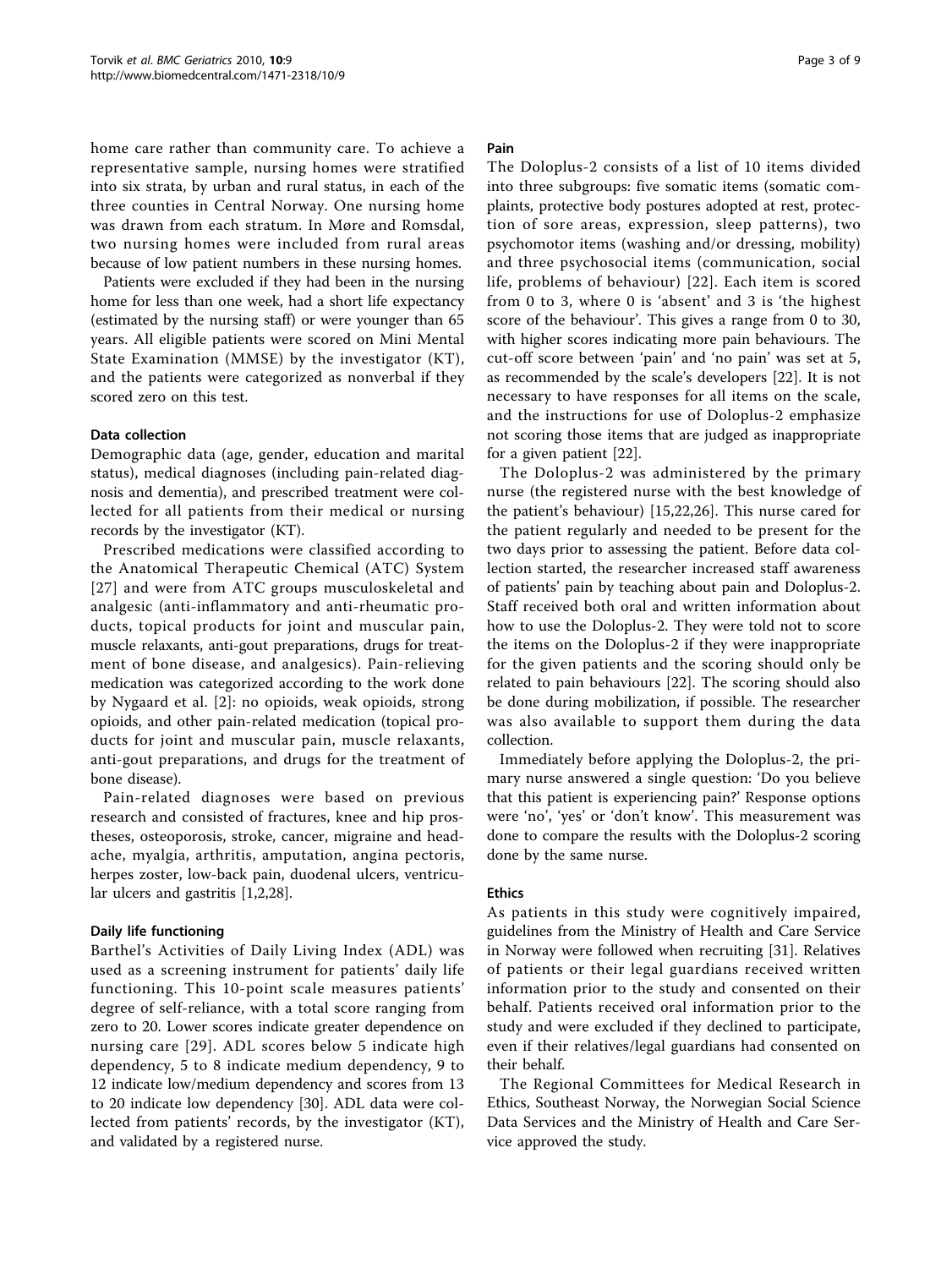#### <span id="page-3-0"></span>**Statistics**

Descriptive statistics were used to present demographic and clinical characteristics of the sample and gain an overview of not scored items on Doloplus-2. The percentages of minimum and maximum scores were calculated by assessing the percentages of lowest (0) and highest possible scores on the subscales (6, 9 and 15, respectively) and for the total questionnaire [[32](#page-8-0)]. Mean scores are also calculated for the items, the subscales and the total questionnaire.

Cronbach's alpha coefficients were calculated to assess the internal consistency reliability of Doloplus-2. The alpha coefficient was calculated for the total questionnaire and for subscales. Alpha was also used to explore whether scales could be shortened by the deletion of single items. If Cronbach's alpha changes little when an item is deleted, then the item is a candidate for being removed from the scale [\[32](#page-8-0)]. In accordance with Fayers and Machin [\[30](#page-8-0)], an alpha above 0.90 was taken to indicate acceptable reliability for individual patient assessment.

The criterion validity was calculated by comparing registered nurses' subjective and Doloplus-2 pain assessments for each patient by Fisher's exact test. Comparison of the groups in respect of pain-related diagnoses and pain management was also calculated by Fisher's exact test.

The statistical software SPSS for Windows v.16.0 was used for analyses. A two-tailed P value below 0.05 was considered statistically significant.

### Results

#### Sample

In total, 307 patients were registered in the seven nursing homes. Of these, 41 refused to participate, one patient had been admitted for less than one week, and one was excluded because of short life expectancy. Based on MMSE, 136 nonverbal patients were registered. Of these, 50 did not participate because their relatives/legal guardians refused on their behalf. As Doloplus-2 forms were incomplete for nine patients, 77 patients were included in the present study.

#### Demographic and clinical characteristics

The mean age of the sample was 86 years (SD  $\pm$  6.6), with a range from 68 to 100 years. The majority of patients were female (75%), 61% were widows or widowers and 20% were married (Table 1). Half the patients had attended only primary school, but education level was unknown for 34% of respondents. Seventy-four per cent had one or more known painrelated diagnoses (Table 1), the most frequent being stroke (31%), fractures (24%), angina (15%), myalgia and

#### Table 1 Demographic and clinical data ( $n = 77$ ).

|                                               |                      | n %       |  |
|-----------------------------------------------|----------------------|-----------|--|
| Gender                                        |                      |           |  |
| Male                                          |                      | 19 (24.7) |  |
| Women                                         |                      | 58 (75.3) |  |
| Marital status                                |                      |           |  |
| Not married                                   |                      | 9(11.7)   |  |
| Married, cohabiting                           |                      | 15 (19.5) |  |
| Divorced, separated                           |                      | 3(3.9)    |  |
| Widow, widower                                |                      | 47 (61.0) |  |
| Missing                                       |                      | 3(3.9)    |  |
| Education                                     |                      |           |  |
| Primary school                                |                      | 41 (53.2) |  |
| More than primary school                      |                      | 10 (13.0) |  |
| Missing                                       |                      | 26 (33.8) |  |
| Prescribed pain medication                    |                      |           |  |
| No prescribed pain medication                 |                      | 31 (40.3) |  |
| No opioid                                     |                      | 30 (39.0) |  |
| Weak opioid                                   |                      | 5(6.5)    |  |
| Strong opioid                                 |                      | 6(7.8)    |  |
| Other pain medication (ACT; M 02, 03, 04, 05) | 5(6.5)               |           |  |
| Pain-related diagnoses                        |                      |           |  |
| Yes                                           |                      | 57 (74.0) |  |
| Nο                                            |                      | 20 (26.0) |  |
| <b>Barthel index</b>                          |                      |           |  |
| High dependency                               | $(ADL$ scores $< 5)$ | 28 (36.4) |  |
| Medium dependency                             | (ADL scores 5-8)     | 15 (19.5) |  |
| Low/medium dependency                         | (ADL scores 9-12)    | 20 (26.0) |  |
| Low dependency                                | (ADL scores > 12)    | 13 (16.9) |  |
| Missing                                       |                      | 1(1.3)    |  |
| Mini Mental State Examination score           | $\Omega$             |           |  |

 $1$  M02 = topical products for joint and muscular pain, M03 = muscle relaxants,  $M04$  = anti-gout preparations,  $M05$  = drugs for the treatment of bone disease

arthritis (13%) and cancer (12%). Sixty per cent of the patients received prescribed pain medication (Table 1). Of the 46 patients who received pain medication, 65% received non-opioid analgesics, 11% weak opioids, 13% strong opioids and 11% had other pain medication prescribed, such as topical products for joint and muscular pain, muscle relaxants, anti-gout preparations or drugs for the treatment of bone disease. In addition,  $57\%$  (n = 44) received antipsychotics and 39% (n = 30) antidepressants.

Scores on the Barthel Index showed that 56% had high or medium levels of dependence on nursing care, about 25% had a low/medium level of dependence, and less than 20% had low dependence (Table 1). None of the patients could complete the MMSE due to severe cognitive impairment (MMSE scores are zero), even though the majority had not been given any dementia diagnosis (Table 1).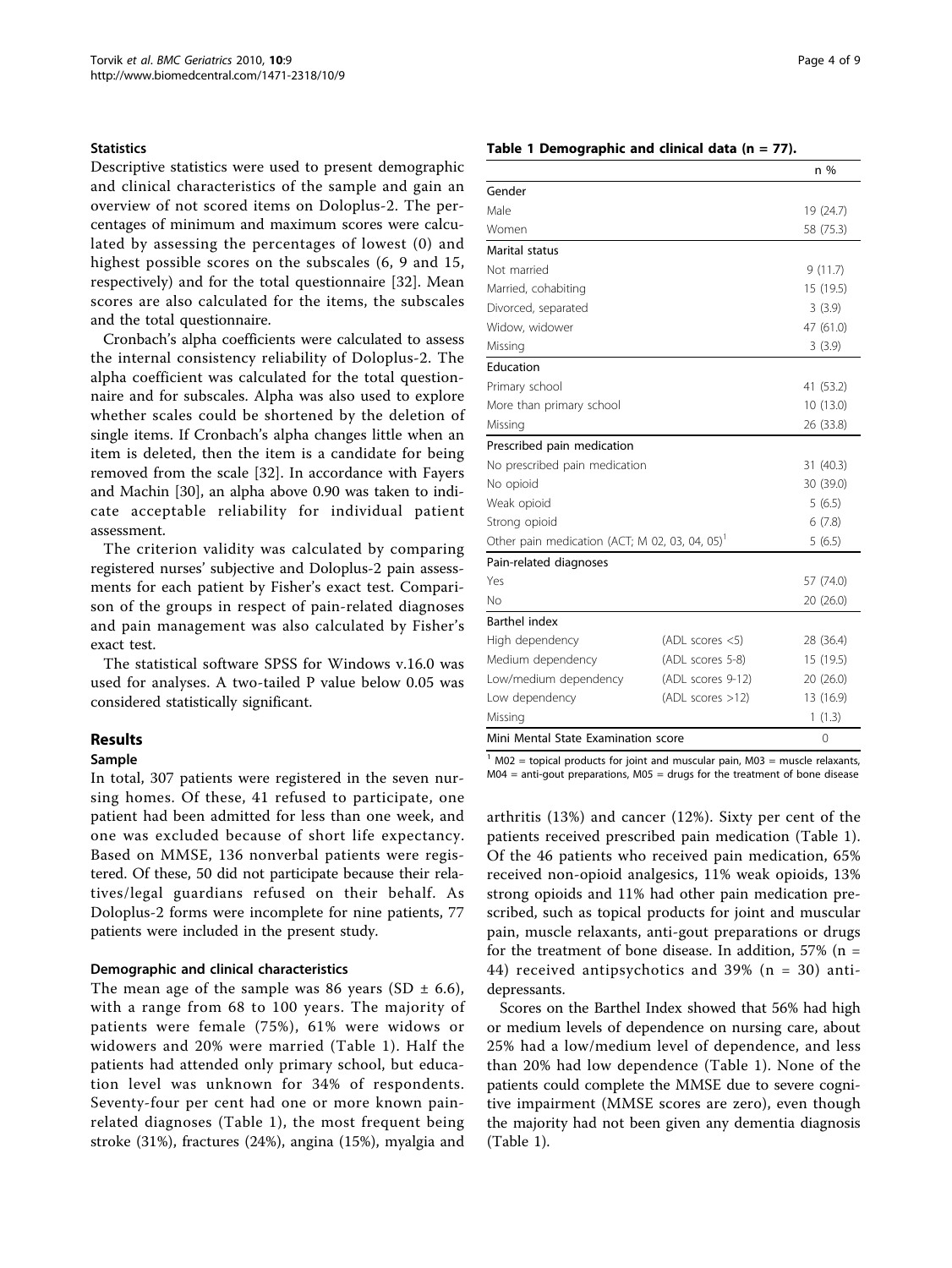#### <span id="page-4-0"></span>Doloplus-2: unscored items, minimum, maximum and mean score

The number of patients with no scores on the subscales of Doloplus-2 ranged from five (on the subscale psychomotor reactions) to eight on the somatic reactions subscale (Table 2). The percentage of zero scores, indicating absence of the behaviour, ranged from 17% (somatic reactions) to 40% (psychosocial reactions). A maximum score (indicating the highest possible score of behaviour) was found on the psychomotor reactions subscale, but not on other subscales or total Doloplus-2 (Table 2). The mean scores varied from 0.5 to 0.9 for the different items, except for somatic complaints, where the mean score was 1.4. The mean score of the subscales varied from 1.6 on the psychomotor reactions subscale to 3.5 on the somatic reactions scale (Table 2). The mean score for the total scale was 6.9 (Table 2).

#### Reliability (internal consistency)

Cronbach's alpha coefficients were computed for total scale, three subscales and for the subscale when the item was deleted [[32\]](#page-8-0) (Table 2). The alpha score for the total questionnaire was 0.71, the psychomotor reactions scale was 0.80, the psychosocial reactions scale 0.78, and the alpha score for the somatic reactions scale was 0.60 (Table 2). When alpha values were calculated after excluding individual items, the alpha values were comparable to alpha for the overall scale, except for the somatic reactions subscale where the alpha score decreased from 0.60 to 0.47 when the somatic complaints item was deleted (Table 2).

Nursing proxy-rated pain vs. Doloplus-2 proxy-rated pain In total,  $52\%$  (n = 40) of patients were judged by registered nurses to be experiencing pain, and  $19.5\%$  (n = 15) as not having pain (Table [3\)](#page-5-0). However, nurses stated that they did not know if the patient was experiencing pain in 29% ( $n = 22$ ) of the sample. When looking at Doloplus-2 scores,  $68\%$  of patients ( $n = 52$ ) were evaluated as experiencing pain (Table [3\)](#page-5-0). When comparing the two measurements, nursing staff evaluated significantly more patients as experiencing pain when using Doloplus-2 compared with proxy-rated pain ( $p = 0.01$ ) (Table [3\)](#page-5-0).

When pain was proxy rated, 36 of 40 (90%) patients in the 'pain' group scored  $\geq$  5 on Doloplus-2 (indicating pain) and 11 of 15 (73.3%) in the 'no pain' group scored < 5 on Doloplus-2 (indicating no pain). However, more than 50% in the 'don't know' group scored  $\geq$  5 on Doloplus-2 (indicating pain) (Table [3](#page-5-0)). In total, 26.7% who scored 'no pain' using proxy rating, scored  $\geq$  5 (indicating pain) on Doloplus-2, while  $97\%$  (n = 36) of the patients who were scored 'in pain' using proxy rating,

#### Table 2 Doloplus 2 score distribution and reliability ( $n = 77$ )

|                                                                                                                   | Mean $\pm$ SD | Range    | Not<br>scored<br>n | Lowest<br>score % | Highest<br>score % | Chronbach's<br>alpha | Alpha if<br>subscale is<br>deleted |
|-------------------------------------------------------------------------------------------------------------------|---------------|----------|--------------------|-------------------|--------------------|----------------------|------------------------------------|
| Somatic reactions<br>0 indicates absence of behaviour and 15 indicates<br>highest expression of the behaviour     | $3.5 \pm 2.7$ | $0 - 15$ | 8                  | 16.9              | $\Omega$           | 0.60                 |                                    |
| Somatic complaints                                                                                                | $1.4 \pm 1.0$ |          |                    |                   |                    |                      | 0.47                               |
| Protective body postures adopted at rest                                                                          | $0.5 \pm 0.9$ |          |                    |                   |                    |                      | 0.53                               |
| Protection of sore areas                                                                                          | $0.5 \pm 0.7$ |          |                    |                   |                    |                      | 0.56                               |
| Expression                                                                                                        | $0.7 \pm 0.9$ |          |                    |                   |                    |                      | 0.60                               |
| Sleep pattern                                                                                                     | $0.5 \pm 0.9$ |          |                    |                   |                    |                      | 0.56                               |
| Psychomotor reactions<br>0 indicates absence of behaviour and 6 indicates highest<br>expression of the behaviour  | $1.6 \pm 1.3$ | $0 - 6$  | 5                  | 24.7              | 1.3                | 0.80                 |                                    |
| Washing &/or dressing                                                                                             | $0.9 \pm 0.7$ |          |                    |                   |                    |                      | 0.67                               |
| Mobility                                                                                                          | $0.7 \pm 0.8$ |          |                    |                   |                    |                      | 0.67                               |
| Psychosocial reactions<br>0 indicates absence of behaviour and 9 indicates highest<br>expression of the behaviour | $2.0 \pm 2.4$ | $0 - 9$  | 6                  | 40.3              | $\Omega$           | 0.78                 |                                    |
| Washing &/or dressing                                                                                             | $0.7 \pm 1.1$ |          |                    |                   |                    |                      | 0.72                               |
| Mobility                                                                                                          | $0.9 \pm 1.1$ |          |                    |                   |                    |                      | 0.69                               |
| Washing &/or dressing                                                                                             | $0.5 \pm 0.8$ |          |                    |                   |                    |                      | 0.72                               |
| <b>Total scale</b><br>0 indicates absence of behaviour and 30 indicates<br>highest expression of the behaviour    | $6.9 \pm 4.4$ | $0 - 30$ | $\Omega$           | 6.5               | $\Omega$           | 0.71                 |                                    |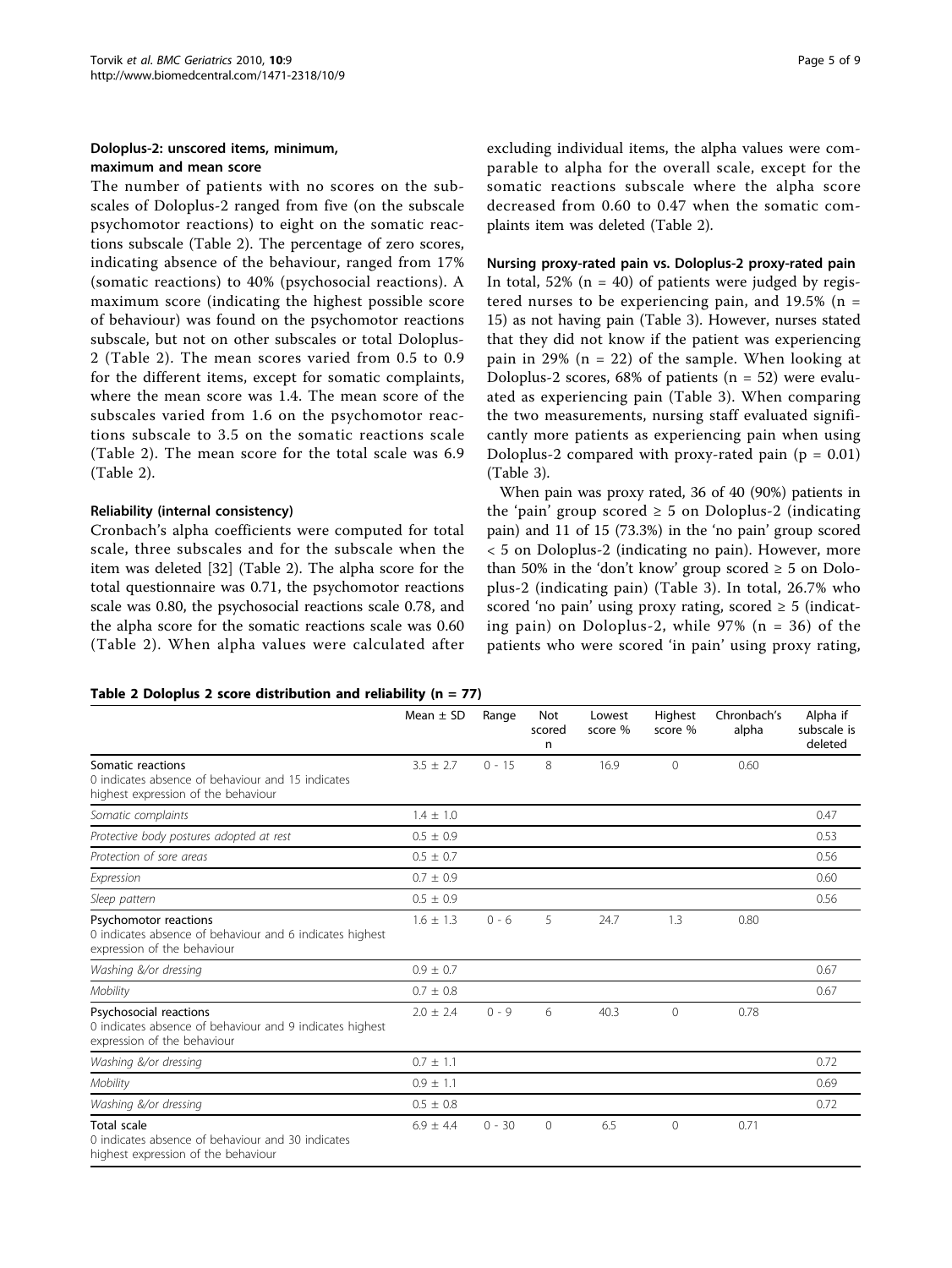<span id="page-5-0"></span>Table 3 Comparison of the Doloplus-2 score and the Nursing staff rating  $(n = 77)$ 

| Doloplus-2 score  | Nursing staff rated pain |                     |    |            |              |            |  |
|-------------------|--------------------------|---------------------|----|------------|--------------|------------|--|
|                   |                          | "Pain"<br>"No pain" |    |            | "Don't know" |            |  |
|                   |                          | $(n = 15)$          |    | $(n = 40)$ |              | $(n = 22)$ |  |
|                   | n                        | (0)                 | n  | (% )       | n            | (%)        |  |
| $< 5$ ("no pain") | 11                       | (73.3)              | 4  | (10.0)     | 10           | (45.5)     |  |
| $\geq$ 5 ("pain") |                          | (26.7)              | 36 | (90.0)     |              | (54.5)     |  |

scored  $\geq$  5 (indicating pain) on Doloplus-2 (Table 3). In total 70%, 14 out of the 20 patients scoring  $\geq 5$  (indicating pain) on the psychosocial items was scored 'don't know' with proxy rating.

Neither proxy-rated pain nor Doloplus-2 scores were affected by pain-related diagnosis (proxy-rated pain,  $p =$ 0.27 and Doloplus-2,  $p = 0.79$ ), but significantly more of the 'no pain' group received no prescribed pain medication compared with the 'pain' group (66.7% vs. 32.5%, p = 0.03) in the proxy-rated pain group.

#### **Discussion**

This is one of the first studies evaluating behaviourbased pain tools in a complete nonverbal patient group. The present study included 77 nonverbal nursing home patients, with a mean age of 86 years. The majority of the patients had medium or high level of dependence on nursing care.

Earlier research using Doloplus-2 in cognitive impaired patients concludes that using the scale demands specific administration skills [[26](#page-8-0)]. In the present study, the Doloplus-2 was scored by the primary registered nurse (the nurse with the best knowledge of the patient's behaviour) for each patient. Nurses were trained in using the scale according to the investigator's instructions before they scored the patients, but they lacked experience in using Doloplus-2 in a clinical setting. The best pain estimates should be obtained when using a systematic approach and trained nursing staff who are fully familiar with the patient's behaviour. However, as the Doloplus-2 is observation based it can be difficult to separate specific pain behaviour from other types of behaviour and the pain prevalence may therefore be overestimated with Doloplus-2.

According to the guidelines for Doloplus-2, nursing staff should not score patients on pain if the items are inappropriate or if it is suspected that the patient's change in behaviour is probably not a result of pain, but caused by depression, dependence, or cognitive functioning [\[22\]](#page-8-0). We found the highest number of patients not scored occurred on the somatic reactions scale (Table [2](#page-4-0)). Hølen et al. [\[15\]](#page-8-0) demonstrated that four of the somatic reactions items (somatic complaints, protective body postures adopted at rest and protection of sore areas) could explain more of the expert variance than the total Doloplus-2. The fact that patients in the present study were more cognitively impaired than the sample in the study by Hølen and colleagues [\[15](#page-8-0)] could explain some of the differences in the results. In the present study, the highest congruence between the Doloplus-2 score and the proxy rating score was found on the psychomotor score as nine out of ten patients scored as 'pain' by proxy rating were scored five or more on Doloplus-2 (indicating pain). This result suggests that nurses are good at interpreting psychomotor reactions as pain indicators in persons with severe dementia, in spite of these patients being partly or totally immobile and in high dependence on nursing (Table [1](#page-3-0)). It could also indicate that the nurses overestimated the patients' pain by incorrectly interpreting psychomotor behaviours as pain indicators.

We observed the highest percentage of minimum scores on the psychosocial reaction scale (31 out of 71) and the maximum score was on the psychomotor reactions scale (Table [2\)](#page-4-0). Hølen et al. [[15\]](#page-8-0) demonstrated that the three psychosocial items did not add substantially to the total pain score. In the present study, the highest percentage of minimum scores (indicating no pain) was found on this item. We found the highest congruence between Doloplus-2 score >5 (indicating pain) and the proxy rating score 'don't know' on the psychosocial scale. This could indicate that psychosocial reactions in persons with severe dementia are not very specific for pain, because psychiatric and behavioural symptoms are highly prevalent among these patients [[33\]](#page-8-0), and therefore not good pain indicators.

When estimating internal consistency reliability of the Doloplus-2 in the present study, Cronbach's alpha coefficients were between 0.47 and 0.72, the lowest being for the somatic reactions subscale. These values are all below the alpha scores recommended by Fayers and Machin [[32](#page-8-0)] for individual patient assessment, and below the alpha coefficient recommended for the total Doloplus-2 questionnaire [[22](#page-8-0)], which is above 0.80. Another study estimating internal consistency in 501 older adults from centres participating in the Doloplus Group [[22](#page-8-0)] found a Cronbach's alpha of 0.82 for the total scale. Chen et al. [[34\]](#page-8-0) found a Cronbach's alpha between 0.67 (psychosocial reaction subscale) and 0.87 (psychomotor reactions subscale) on the different subscale. The Cronbach's alpha for the total scale was 0.74 [[34\]](#page-8-0).

The items in Doloplus-2 are clearly heterogeneous, reflecting a variety of important issues or dimensions. It could therefore be problematic to achieve a high Cronbach's alpha coefficient in a nonverbal population. In the present study, the alpha scores obtained after deleting an item were comparable with the overall alpha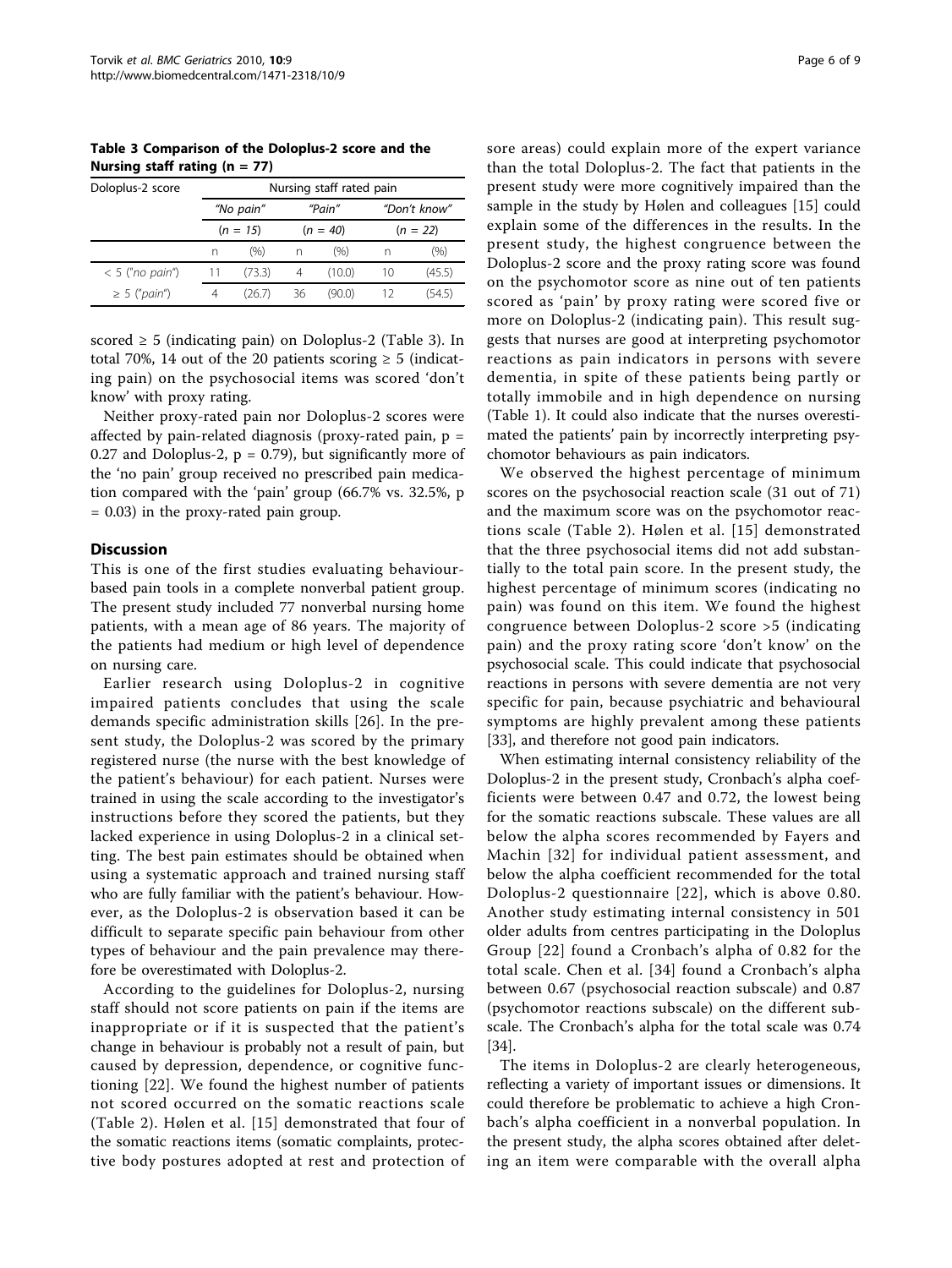coefficient for the scales, except for somatic complaints (Table [2\)](#page-4-0), implying that each of the items contributes similarly to the construct it is intended to measure [\[32](#page-8-0)]. The somatic complaints items contribute more to the construct somatic reactions than do protective body postures adopted at rest, protection of sore areas, expression and sleep pattern.

A high proportion of the patients were estimated to have pain: between 52% and 68% depending on which measure was used. Consequently, the nursing staff evaluated significantly more patients as having pain when using Doloplus-2 compared with proxy-rated pain in this nursing home population. Thus, one can speculate that Doloplus-2 is a more sensitive measure than proxy rating. Another explanation for that the prevalence of pain being 42% higher when using Doloplus-2, could be that the nurses were forced to make a decision about patients' pain experience even when uncertain, because the Doloplus-2 does not provide a 'don't know' option in their scale.

Estimating pain in this population is challenging and might lead to limitations in the present study. The patients in the present sample had reduced cognitive function, reduced verbal capacity, changes in pain experience due to dementia and received medication that could influence their behaviour (e.g. antipsychotics and antidepressants). In addition, 56% had high or medium dependence on nursing care. All these factors can influence patients' behaviour and thus impact on the observations made of them. Only a minority of the patients had a dementia diagnosis in their records, but all were subjectively judged as 'patients with dementia' by the nursing staff. This is in concordance with the study of Selbæk et al. [[33\]](#page-8-0) that showed that only half of the patients with dementia in Norwegian nursing homes had a dementia diagnosis in their record. In the same study, it was demonstrated that 72% of patients with dementia had clinically significant delusions, hallucinations, anxiety, aggression/agitation, apathy, disinhibition, irritability or aberrant motor behaviour. It is therefore a challenge to separate the specific behaviours caused by pain in this population. More research is needed on the interaction between pain symptoms and these behaviour problems [[33\]](#page-8-0). To evaluate the patient's pain behaviour, it is essential to know patients' normal behaviours. Every patient has his/her 'pain signature', and this signature may change as the dementia progresses. Even if this area is challenged by many contributing variables, it is of great importance to continue the research as there is evidence that this group is in great pain. One strength in the present study was that the nurses who did the scoring knew the patients.

In our study, neither proxy rating nor Doloplus-2 were affected by pain-related diagnosis, but significantly more

of the 'no pain' group received no pain medication compared with 'pain' group in the proxy rated. Previous studies have demonstrated that proxy-rating assessment can be affected by knowledge of whether patients were receiving prescribed pain medication [\[2\]](#page-7-0). This might result in patients being wrongly categorized as not having pain and not receiving pain medication even if they need it. In a study including 125 patients from three Norwegian nursing homes, the nurses reported pain in 39% of the nonverbal patients [[2\]](#page-7-0). The administration of pain medication was significantly ( $p = 0.001$ ) associated with reporting 'pain' [[2](#page-7-0)], which indicated that nurses' pain ratings can be affected by knowledge of prescribed pain medication. However, the explanation of the congruence between prescribed pain medication and 'pain' could also be a result of the staff being very good judges of patients' pain behaviours. The patients who needed pain medications received prescribed pain medications, but in insufficient dosis. Husebø [[18](#page-8-0)] concluded that patients with severe dementia received less pain relief than they needed and that they had higher prevalence of ICD diagnosis than patients with mild and moderate dementia. Nevertheless, more research is needed about this connection.

One limitation in this study was the relatively small sample size. With a larger sample, the threshold level of five could also have been evaluated. There are no published studies evaluating the Doloplus-2 using a cut-off point of five for separating patients with or without pain. However, pain cannot be ruled out if a patient is a few points below the cut-off point scores, because patients may have different 'pain signatures' [[22\]](#page-8-0). It is a limitation that the developers based their cut-off point between 'pain' and 'no pain' solely on clinical experience [[22\]](#page-8-0).

One may question the use of nonverbal patients for evaluating Doloplus-2 in the present study. Previous studies have included both communicative and nonverbal patients provided they had reduced communicative function [[15](#page-8-0),[26\]](#page-8-0). Doloplus-2 is a nonverbal assessment tool based on behavioural observation methods, with focus on changes from patients' normal behaviour. In the present study, the tool was tested in a sample of nonverbal patients who in addition showed changes in their behaviour due to dementia and reduced cognitive function. This is in accordance with the clinical setting, and reflects the clinical challenge health-care workers face. One strength of the present study is the use of different approaches when validating Doloplus-2. Proxy rating of pain (by patient's primary nurse), Doloplus-2 rating of pain (by the same nurse), registration of diagnoses related to pain and prescribed pain medication are included in the validation process.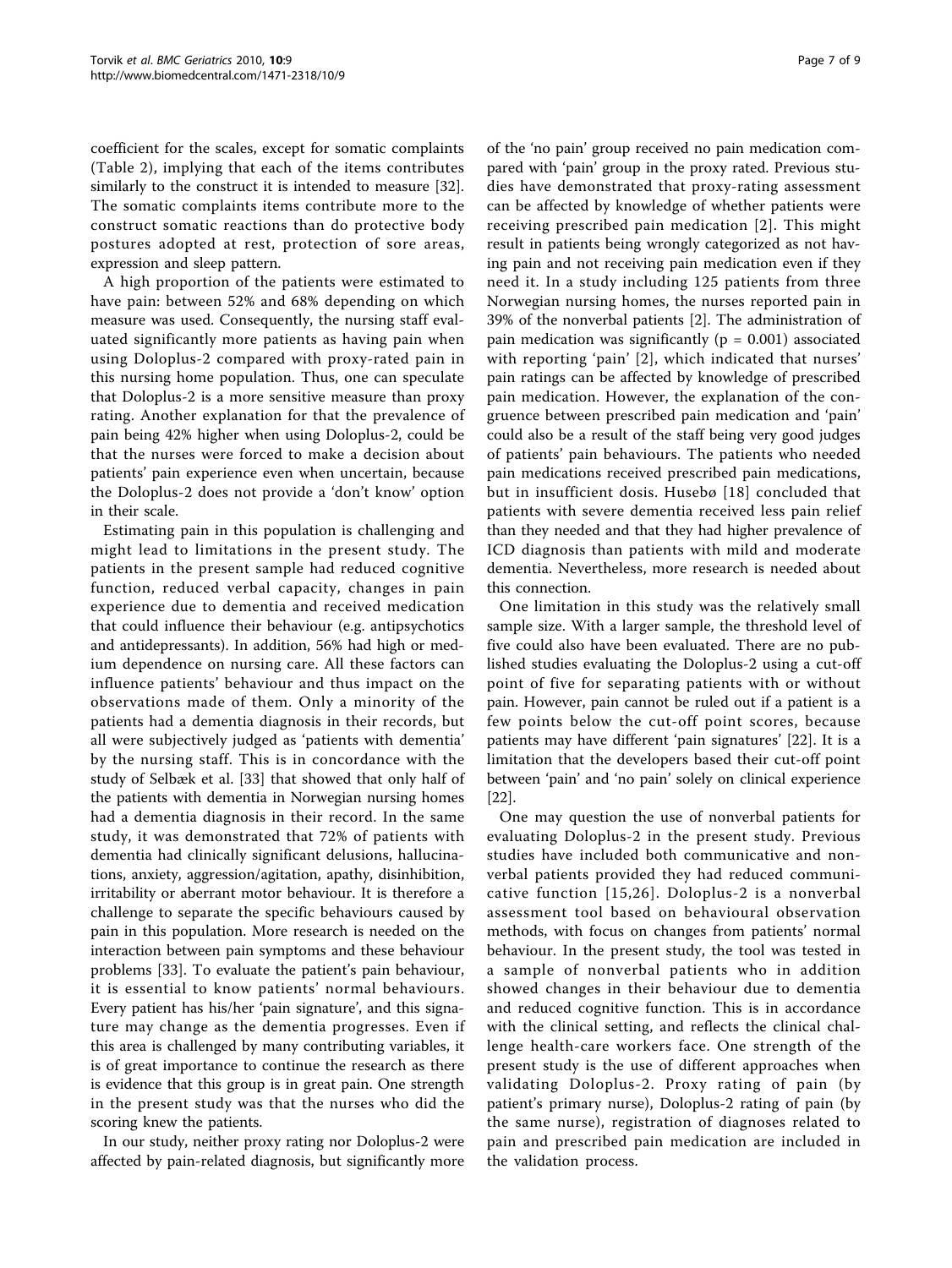#### <span id="page-7-0"></span>Clinical implications

Concordance (90%) was found between proxy rating and Doloplus-2 scores with respect to estimating 'pain' with the two different assessment methods, suggesting that the two measures are addressing the same pain construct. About half of the patients for whom nurses rated their pain prevalence as 'don't know' when using proxy rating were scored  $\geq 5$  (indicating pain), and less than half scored < 5 (indicating no pain) with Doloplus-2. The influence of prescribed pain medication was reduced when staff used Doloplus-2 instead of proxy rating. Previous research has demonstrated that the prevalence of identified pain decreases with increasing cognitive function, despite similar prevalence of painrelated diagnosis [1,8]. The designer of Doloplus-2 emphasizes that, if in doubt, one should not hesitate to conduct a test treatment with an appropriate analgesic [[22](#page-8-0)]. Even if it is accepted that a score  $\geq 5$  is a sign of pain, for border-line scores the patient should be given the benefit of the doubt. If the patient's behaviour changes following analgesic administration, pain is indeed involved.

In the present study, more patients were categorized as having pain using Doloplus-2 compared with nurses' estimation of pain without any tool. Previous studies have demonstrated that proxy rating of pain without using an assessment scale leads to underestimating of patients' pain [1,2]. The fact that nurses could not report whether the patients were in pain or not in one third of the patients strongly supports the use of Doloplus-2 as a supplement to proxy rating. However, further research is still needed about the use of Doloplus-2 in those patients who are not able to self-report their pain.

#### Conclusion

Based on the results from this and previous Norwegian studies, we recommend the use of Doloplus-2 in addition to proxy rating when assessing pain in patients without the ability to self-report. There may be a risk of overestimating patients' pain with Doloplus-2 and a risk of underestimating pain when using only proxy assessment. However, it is better to overestimate rather than underestimate pain and when in doubt, behaviour changes following analgesic administration may resolve the question of whether pain is indeed present. It appeared that nursing staff's pain estimation was influenced by their knowledge of prescribed pain medication, and there was a risk of under-reporting pain when using the proxy assessment on patients not currently receiving pain medication. Therefore, behavioural observation methods should be used as only one strategy to help inform nurses about pain in older nonverbal persons. Overall, further research is needed on pain in the

elderly, and especially in nonverbal patients, to further improving their pain management.

#### Author details

<sup>1</sup> Faculty of Nursing, Oslo University College, Oslo, Norway. <sup>2</sup> Department of Cancer Research & Molecular Medicine, Norwegian University of Science and Technology (NTNU), Trondheim, Norway. <sup>3</sup>Faculty of Nursing, Sør Trøndelag University College, Trondheim, Norway. <sup>4</sup>Palliative Medicine Unit, Department of Oncology, St Olavs University Hospital, Trondheim, Norway. <sup>5</sup>Norwegian Centre for Dementia Research, Vestfold Mental Health Care Trust, Tønsberg, Sem, Norway. <sup>6</sup>Faculty of Health and Sports, University of Agder, Kristiansand, Norway. <sup>7</sup>Department of Neuroscience, Faculty of Medicine, University of Science and Technology (NTNU), Trondheim, Norway. <sup>8</sup>Department of Public Health and General Practice, University of Science and Technology (NTNU), Trondheim, Norway. <sup>9</sup>Division of Applied Health Sciences, School of Medicine and Dentistry, University of Aberdeen, Aberdeen, UK. <sup>10</sup>Centre for Shared Decision Making and Nursing Research, Oslo University Hospital, Oslo, Norway.

#### Authors' contributions

KT, SK, ØK and TR contributed to the design of this study. KT and TR organized and performed the data collection. KT, PF and TR performed the statistical analysis. All authors participated in interpretation of the data, drafting the manuscript and all read and approved the final manuscript.

#### Competing interests

The authors declare that they have no competing interests.

## Received: 14 August 2009

Accepted: 20 February 2010 Published: 20 February 2010

#### References

- Proctor W, Hirdes J: [Pain and cognitive status among nursing home](http://www.ncbi.nlm.nih.gov/pubmed/11854774?dopt=Abstract) [residents in Canada.](http://www.ncbi.nlm.nih.gov/pubmed/11854774?dopt=Abstract) Pain Res Manag 2001, 6:119-125.
- 2. Nygaard H, Jarland M: [Are nursing home patients with dementia](http://www.ncbi.nlm.nih.gov/pubmed/16035124?dopt=Abstract) [diagnosis at increased risk for inadequate pain treatment?.](http://www.ncbi.nlm.nih.gov/pubmed/16035124?dopt=Abstract) Int J Geriatr Psychiatry 2005, 20:730-737.
- 3. Hofstad C, Norvoll R: Kommunehelsetjenesten–gamle og nye utfordringer. En studie av sykepleiertjenesten i sykehjem og hjemmesykepleien. Trondheim: SINTEF Unimed helseforskning 2003.
- 4. Fox P, Raina P, Jadad A: [Prevalence and treatment of pain in older adults](http://www.ncbi.nlm.nih.gov/pubmed/10065074?dopt=Abstract) [in nursing homes and other long-term care institutions: a systematic](http://www.ncbi.nlm.nih.gov/pubmed/10065074?dopt=Abstract) [review.](http://www.ncbi.nlm.nih.gov/pubmed/10065074?dopt=Abstract) CMAJ 1999, 160:329-333.
- 5. Asghari A, Ghaderi N, Ashory A: The prevalence of pain among residents of nursing homes and impact of pain in their mood and quality of life. Arch Iranian Med 2006, 9:368-373.
- 6. McClean W, Higginbotham N: [Prevalence of pain among nursing home](http://www.ncbi.nlm.nih.gov/pubmed/12088473?dopt=Abstract) [residents in rural New South Wales.](http://www.ncbi.nlm.nih.gov/pubmed/12088473?dopt=Abstract) MJA 2002, 177:17-20.
- 7. Torvik K, Kaasa S, Kirkevold Ø, Rustøen T: Pain in patients living in Norwegian nursing homes. J Palliat Med 2008, 22:843-849.
- 8. Closs S, Barr B, Briggs M: [Cognitive status and analgesic provision in](http://www.ncbi.nlm.nih.gov/pubmed/15588537?dopt=Abstract) [nursing home residents.](http://www.ncbi.nlm.nih.gov/pubmed/15588537?dopt=Abstract) Br J Gen Pract 2004, 54:919-921.
- 9. Scherder EJA, Sergeant JA, Swaab DF: [Pain processing in dementia and its](http://www.ncbi.nlm.nih.gov/pubmed/14572736?dopt=Abstract) [relation to neuropathology.](http://www.ncbi.nlm.nih.gov/pubmed/14572736?dopt=Abstract) Lancet Neurol 2003, 2:677-686.
- 10. Closs S, Barr B, Briggs M, Cash K, Seers K: [A comparison of five pain](http://www.ncbi.nlm.nih.gov/pubmed/15010098?dopt=Abstract) [assessment scales for nursing home residents with varying degrees of](http://www.ncbi.nlm.nih.gov/pubmed/15010098?dopt=Abstract) [cognitive impairment.](http://www.ncbi.nlm.nih.gov/pubmed/15010098?dopt=Abstract) J Pain Symptom Manage 2004, 27:196-205.
- 11. McCaffery M: Nursing Practice Theories Related to Cognition, Bodily Pain and Man-Environment Interactions Los Angeles: University of California at Los Angeles Students' Store 1968.
- 12. Parmelee P, Smith B, Katz I: [Pain complaints and cognitive status among](http://www.ncbi.nlm.nih.gov/pubmed/8486885?dopt=Abstract) [elderly residents.](http://www.ncbi.nlm.nih.gov/pubmed/8486885?dopt=Abstract) J Am Geriatr Soc 1993, 41:517-522.
- 13. Kaasalainen S: [Pain assessment in older adults with dementia. Using](http://www.ncbi.nlm.nih.gov/pubmed/17598622?dopt=Abstract) [behavioural observation methods in clinical practice.](http://www.ncbi.nlm.nih.gov/pubmed/17598622?dopt=Abstract) J Gerontol Nurs 2007, 33:6-10.
- 14. American Geriatrics Society Panel on Persistent Pain in Older Persons: [Clinical practice guidelines: the management of persistent pain in older](http://www.ncbi.nlm.nih.gov/pubmed/12067390?dopt=Abstract) [persons.](http://www.ncbi.nlm.nih.gov/pubmed/12067390?dopt=Abstract) J Am Geriatr Soc 2002, 50:S205-S224.